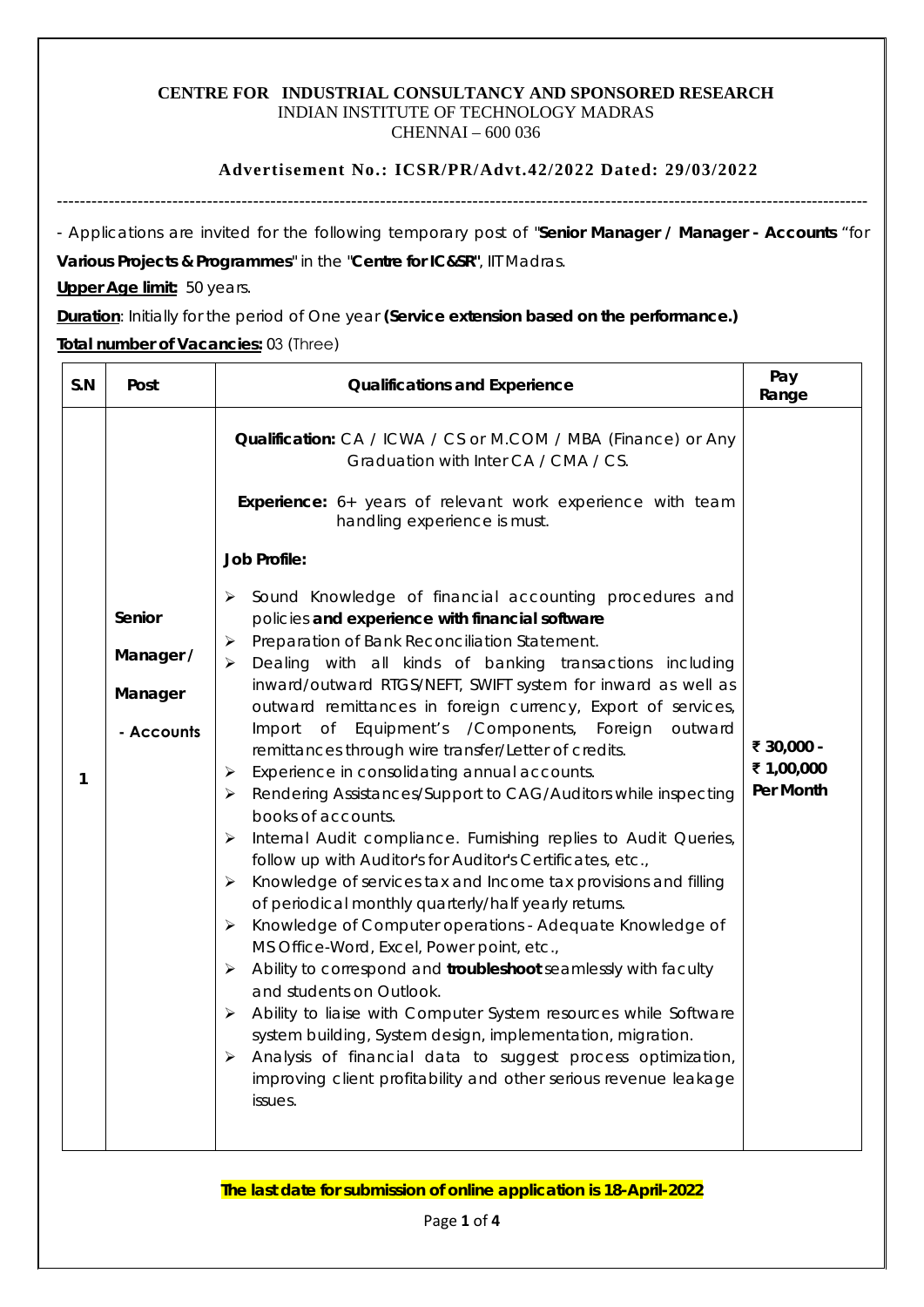# **General Instructions to the candidates**

- 1) All the positions are on purely contract basis.
- 2) The completion of the period of contract will not confer any right for further extension, regularization, permanency at the Institute.
- 3) Candidates should apply online only on the website<https://icandsr.iitm.ac.in/recruitment/> (**Please check the advertisement number Advt.42/2022 displayed and submit the application for the relevant position**).
- 4) Separate application must be filled for each post.
- 5) The system will accept single application only with the registered login ID (email) for an advertisement, hence the candidate is requested to select the multiple positions (In case, he/she wishes to apply for more than one position) before the submission of application.
- 6) The application cannot be edited, reverted once it is submitted.
- 7) Candidates should not attempt to apply twice for the same post. If multiple applications are received from a candidate for the same post, his/her candidature will be liable to be rejected.
- 8) Candidates should follow the prescribed procedure for submission of online application.
- 9) Candidates are advised to fill their correct and active e-mail addresses in the online application as all correspondence will be made by the Institute through e-mail only.
- 10) The candidates applying for any post should ensure that they fulfil all the eligibility conditions for the post. Their admission to any stage of the selection process will be purely provisional subject to confirmation that they satisfy the prescribed eligibility conditions. Mere issue of registration certificate / call letter to the candidate will not imply that his/her candidature has been found eligible.
- 11) After successful online submission of application, a printout of the application form must be obtained and submitted when called for test. It will be required at the time of document verification/test/interview. Hard copy of the application is NOT to be sent to the Institute.
- 12) Candidates must be citizens of India. Persons who have migrated from Pakistan with the intention of permanently settling in India or subjects of Nepal are also eligible, but in their case a certificate of eligibility from the Government of India will be necessary for appointment. Such candidates should apply to the Government of India in the Ministry of Home Affairs for necessary certificate and furnish satisfactory proof of having so applied.
- 13) The prescribed qualifications are minimum and unless specified, they are required for consideration for the post, even if higher qualification has been acquired and the mere fact that a candidate possesses the same will not entitle him/her for being called for interview.
- 14) Relevant experience gained after the minimum qualifying degree will only be taken into consideration. Minimum requirements of qualifications and/or experience can be relaxed in respect of exceptionally outstanding candidates.
- 15) The experience required could relax at the discretion of the Institute in the case of candidates belonging to the Scheduled Caste / Scheduled Tribe, at any stage of selection the competent authority is of the opinion that enough candidates from these communities possessing the requisite experience are not likely to be available to fill up the vacancy reserved for them.

### Page **2** of **4**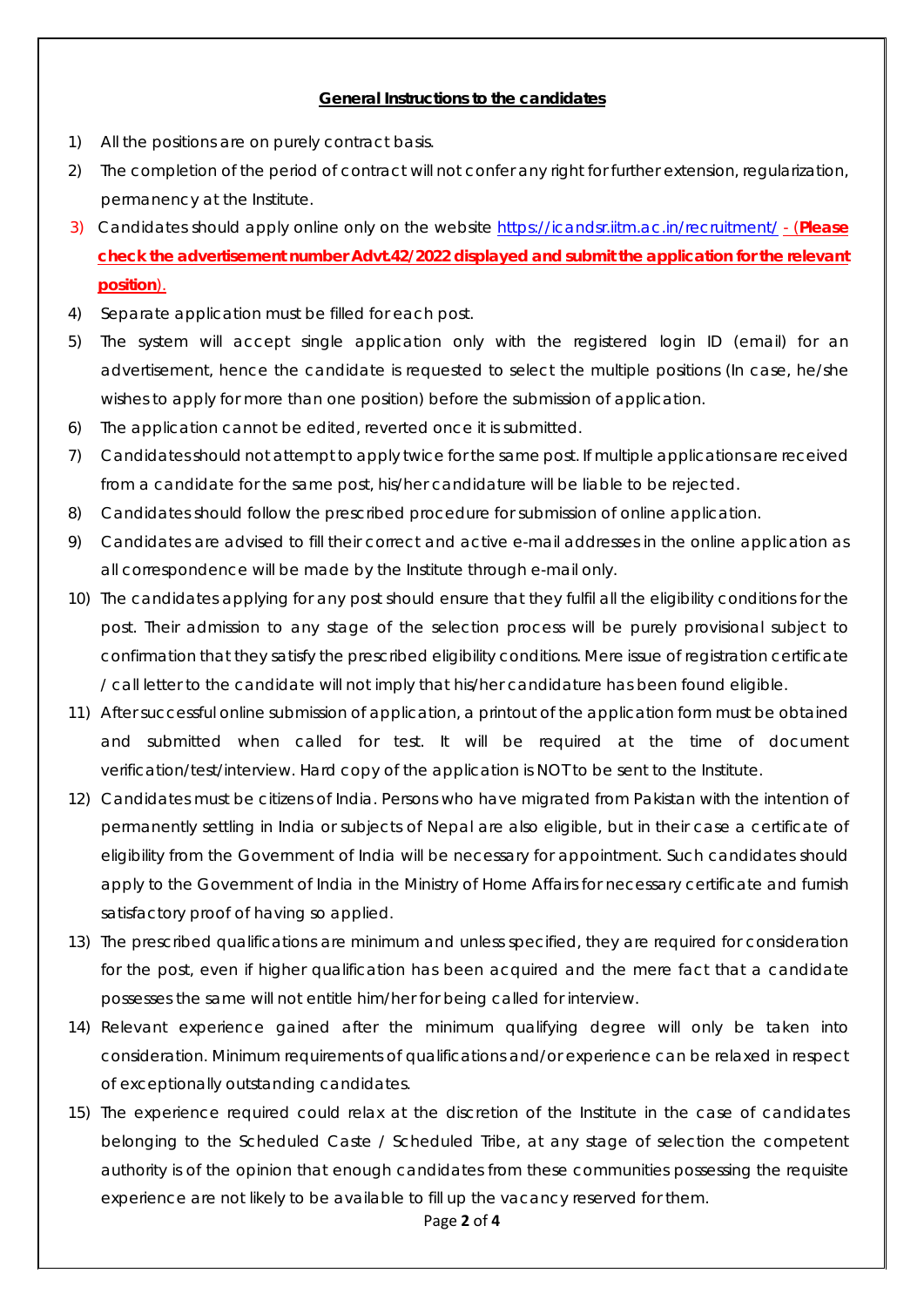- 16) The Institute reserves the right to restrict the number of candidates for written / skill test / interview to a reasonable limit based on qualifications, level and relevance of experience higher than the minimum prescribed in the advertisement and other academic achievements. The Institute also reserves the right of rejecting any or all the applications without assigning any reasons, therefore.
- 17) Calling a candidate for test/interview merely indicates that it is felt that he/she with others may be suitable for the post and conveys no assurance whatsoever that he/she will be recommended or selected, or his/her conditions specified in the application will be accepted.
- 18) Candidates will be short-listed for Test/Interview based on the information provided by them in their online applications. They must ensure that such information is true. If at any subsequent stage or at the time of Test/Interview any information given by them or any claim made by them in their online applications is found to be false, their candidature will be liable to be rejected.
- 19) The Institute shall verify the antecedents or documents submitted by a candidate at any time at the time of appointment or during the tenure of the service. In case, it is detected that the documents submitted by the candidates are fake or the candidate has clandestine antecedents/background and has suppressed the said information, then his services shall be liable to be terminated.
- 20) In case of any inadvertent mistake in the process of selection which may be detected at any stage even after the issue of appointment letter, the Institute reserves the right to modify/ withdraw/ cancel any communication made to the candidates.
- 21) Applicants who are working in **any one of the Project at IIT Madras**, must apply through proper channel otherwise they will be required to produce No-Objection Certificate at the time of document verification/Test/Interview. Candidates without NOC will not be permitted to appear for Test/Interview.
- 22) Candidates may send testimonials from persons intimately acquainted with their work and character. If the applicant is in employment, he/she should submit testimonials from the most recent employer or immediate superior as a referee.
- 23) The Institute has a right to decide the mode of screening and testing the applicant for short listing and selection.
- 24) The Institute solely reserves the right not to fill any advertised position without assigning any reason
- 25) Only shortlisted applicants will be contacted.
- 26) No correspondence whatsoever will be entertained from candidates regarding conduct and result of test/interview and reasons for not being called for interview. Canvassing in any form will be a disqualification.
- 27) The crucial date for determining the eligibility criteria for all candidates in every respect shall be the prescribed closing date for submission of online application.
- 28) The Institute strives to have a workforce which reflects gender balance and women candidates are encouraged to apply.
- 29) Any corrigendum/clarifications on this advertisement, if necessary, shall be uploaded on website and no separate communication will be sent for this purpose.
- 30) The last date for submission of online application is **18-April-2022**